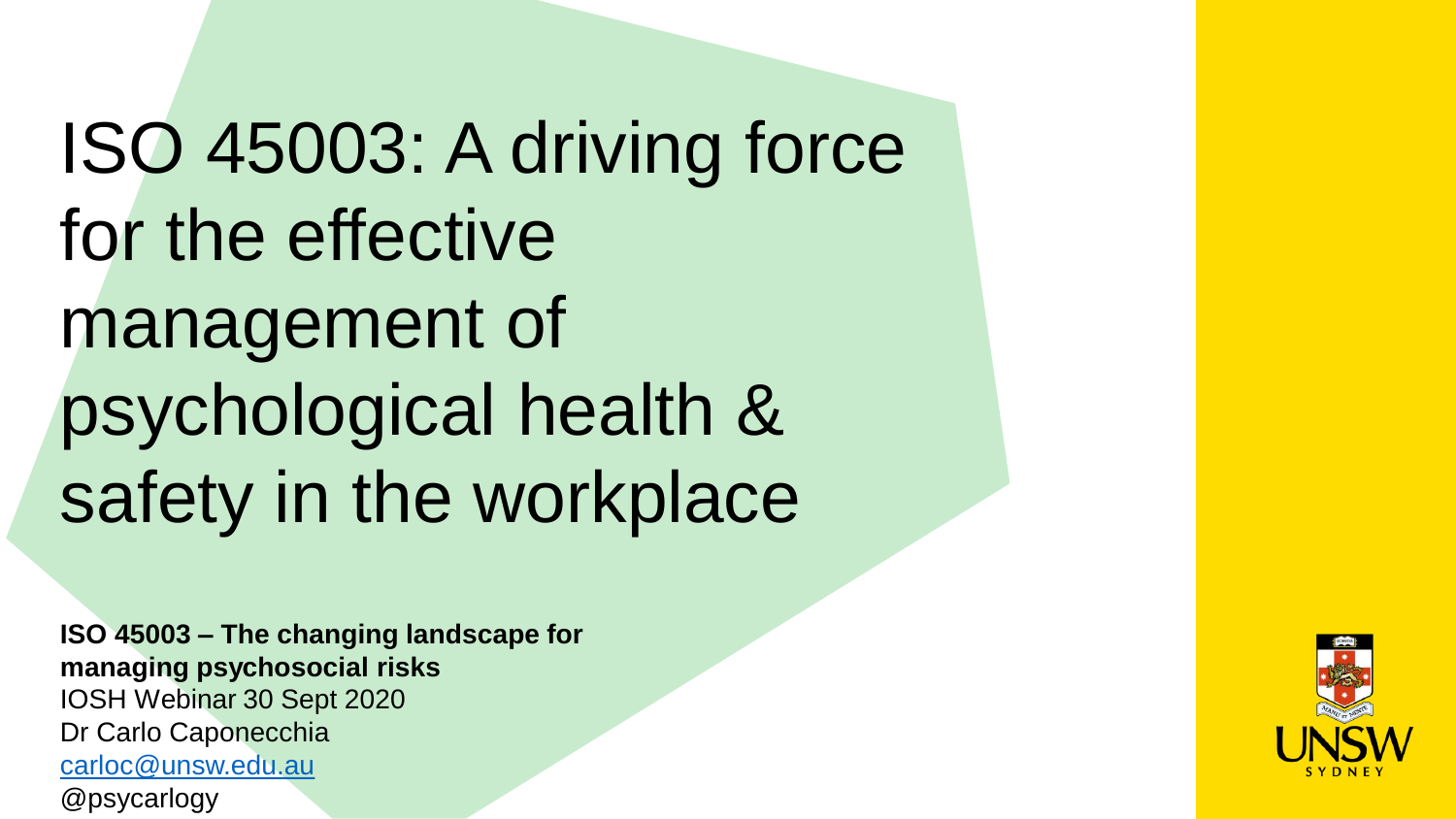

Why can 45003 be a driving force for the effective management of psychological health and safety?

- 1. Alignment within OHSMSs
- 2. Important guidance
- 3. Symbolic value
- 4. Readiness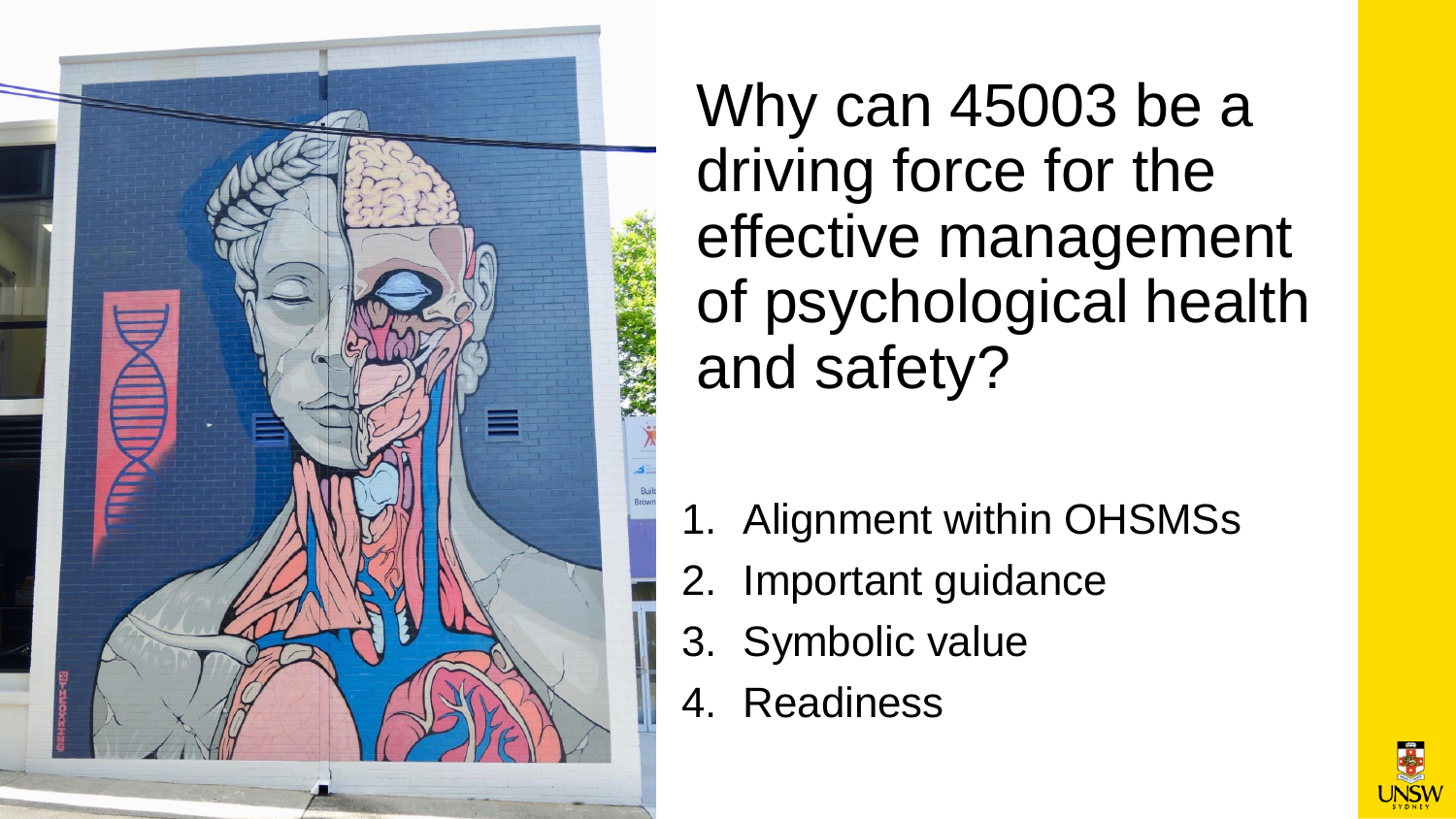## The OHSMS Standards Family tree The management systems and the management systems of the management systems

#### ISO45001:2018

Occupational health and safety management systems - Requirements with guidance for use

standards forest

### ISO45003

Occupational health and safety management — Psychological health and safety at work : managing psychosocial risks — Guidelines

#### ISO45004 OHS metrics

ISO PAS 45005 OHS Management – Safe working during a pandemic

ISO45001 OHSMSs – A practical guide for small organisations

ISO45002 General guidelines for the implementation of ISO45001: 2018

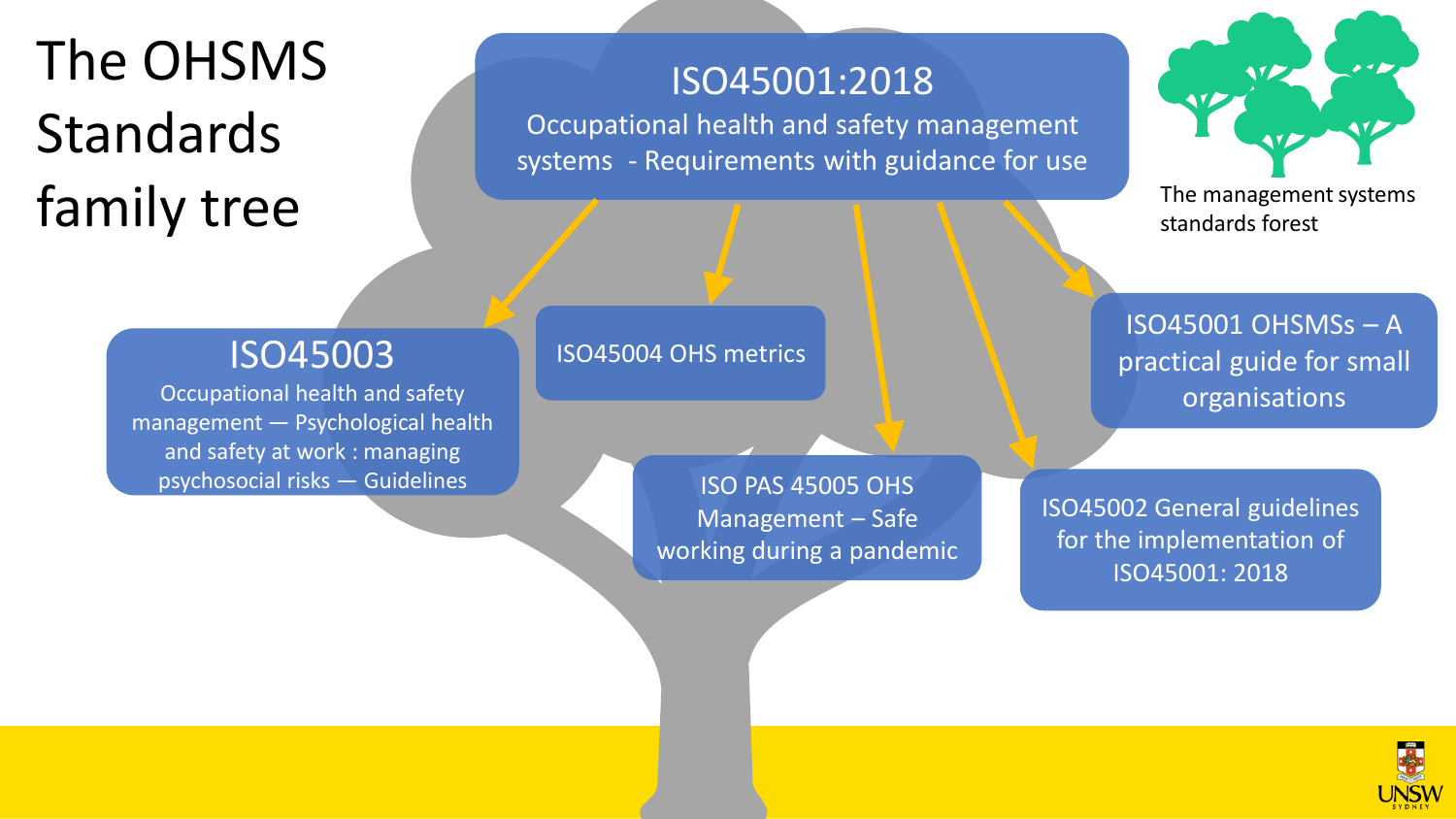

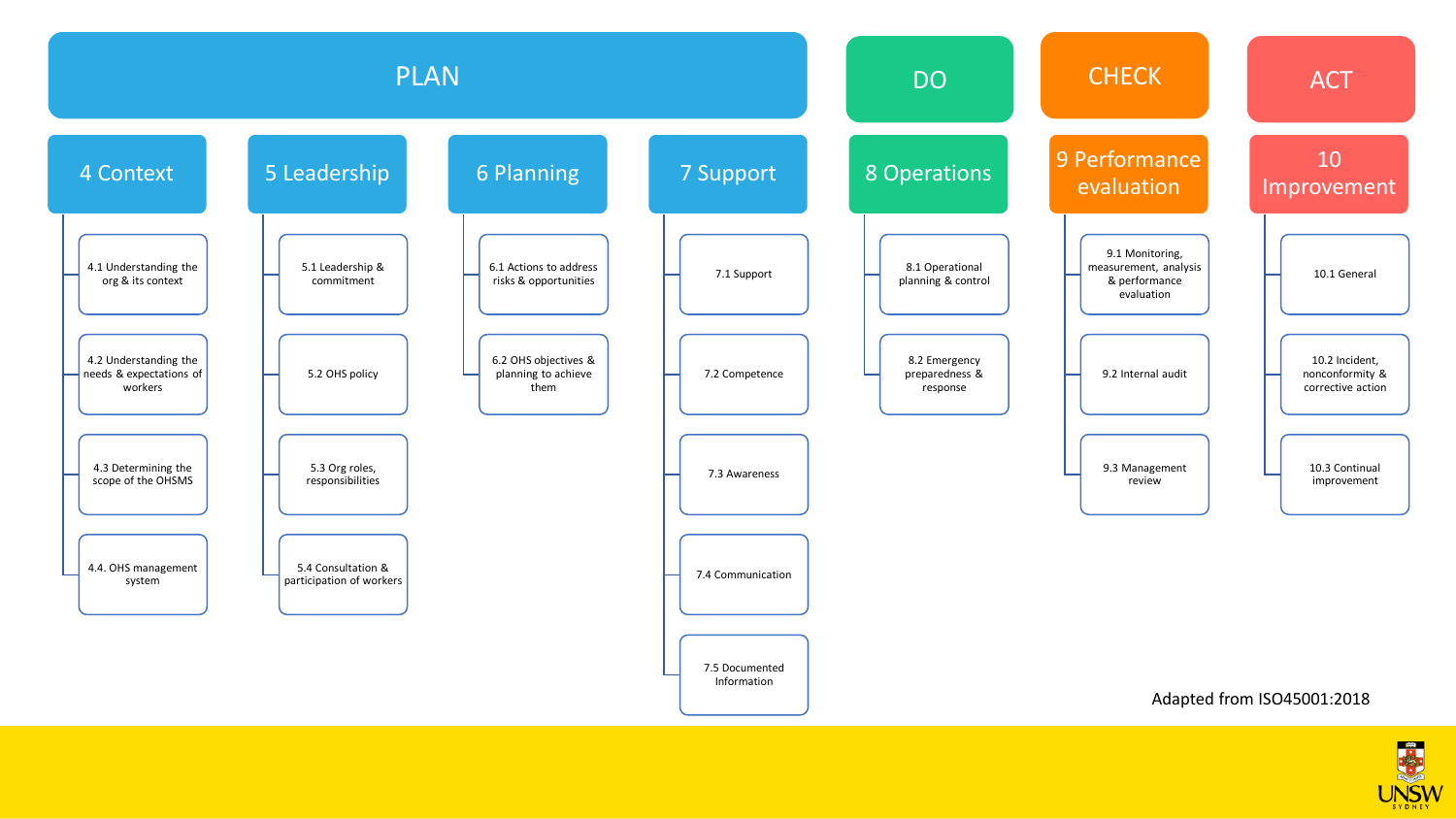# 1. Psychosocial risk within OHSMS

- 45001 and 45003 advocate the consideration and treatment of psychosocial risk within a regular safety management system
- Tailored, integrated, documented, systematic, monitored, reviewed, improved
- What values, assumptions, perspectives should apply?
	- It's part of safety, alongside other health and safety issues
- What should we do about it?
	- Prevent harm, manage risk

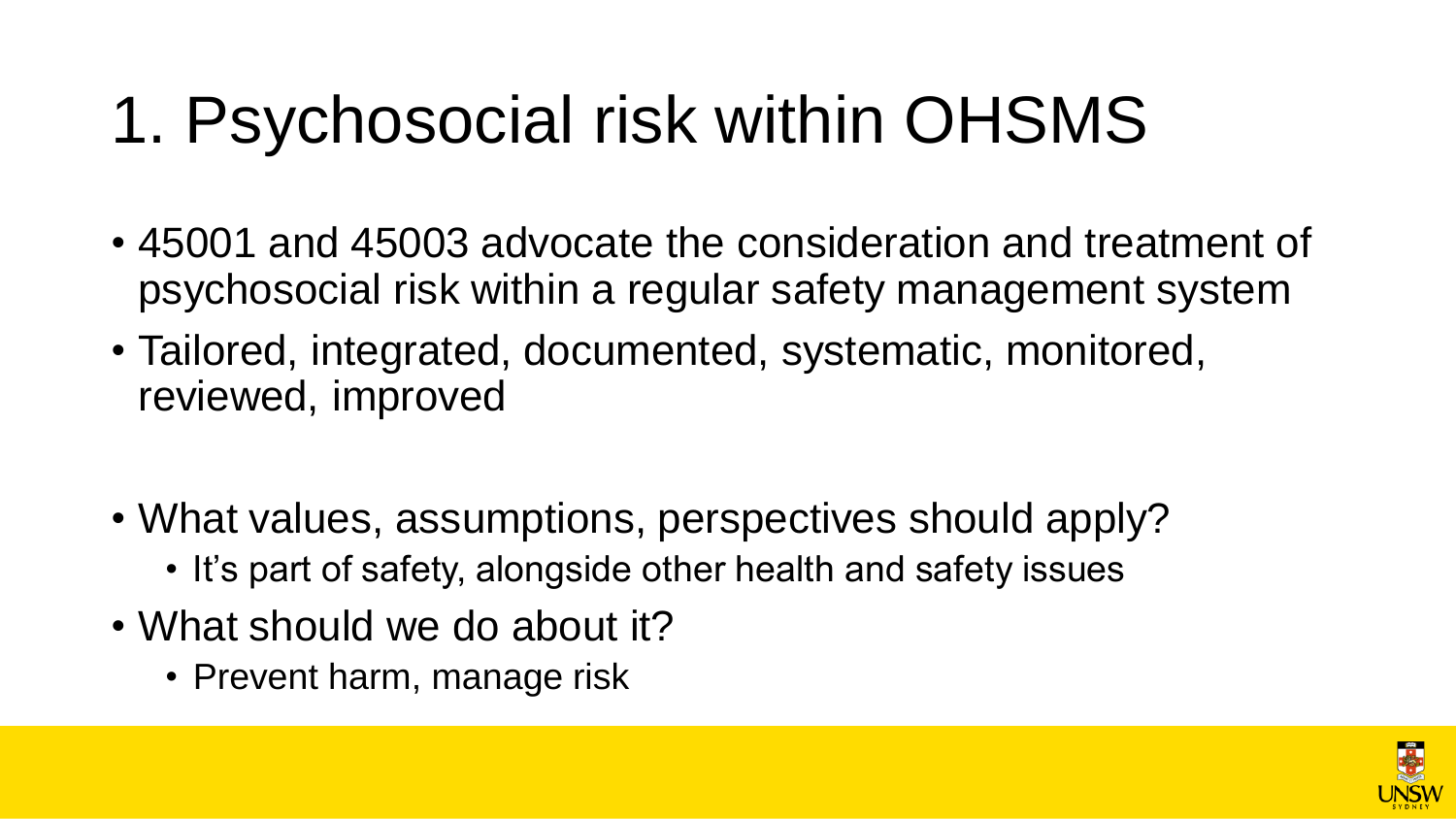## Challenges in psychosocial risks

Focus on health promotion/awareness Competency gaps wrt psych hazards

Non-systemic approaches

Perceived irrelevance to safety

Focus on individuallevel controls

Ownership: individuals vulnerability vs work design

Jargon and multiple terms

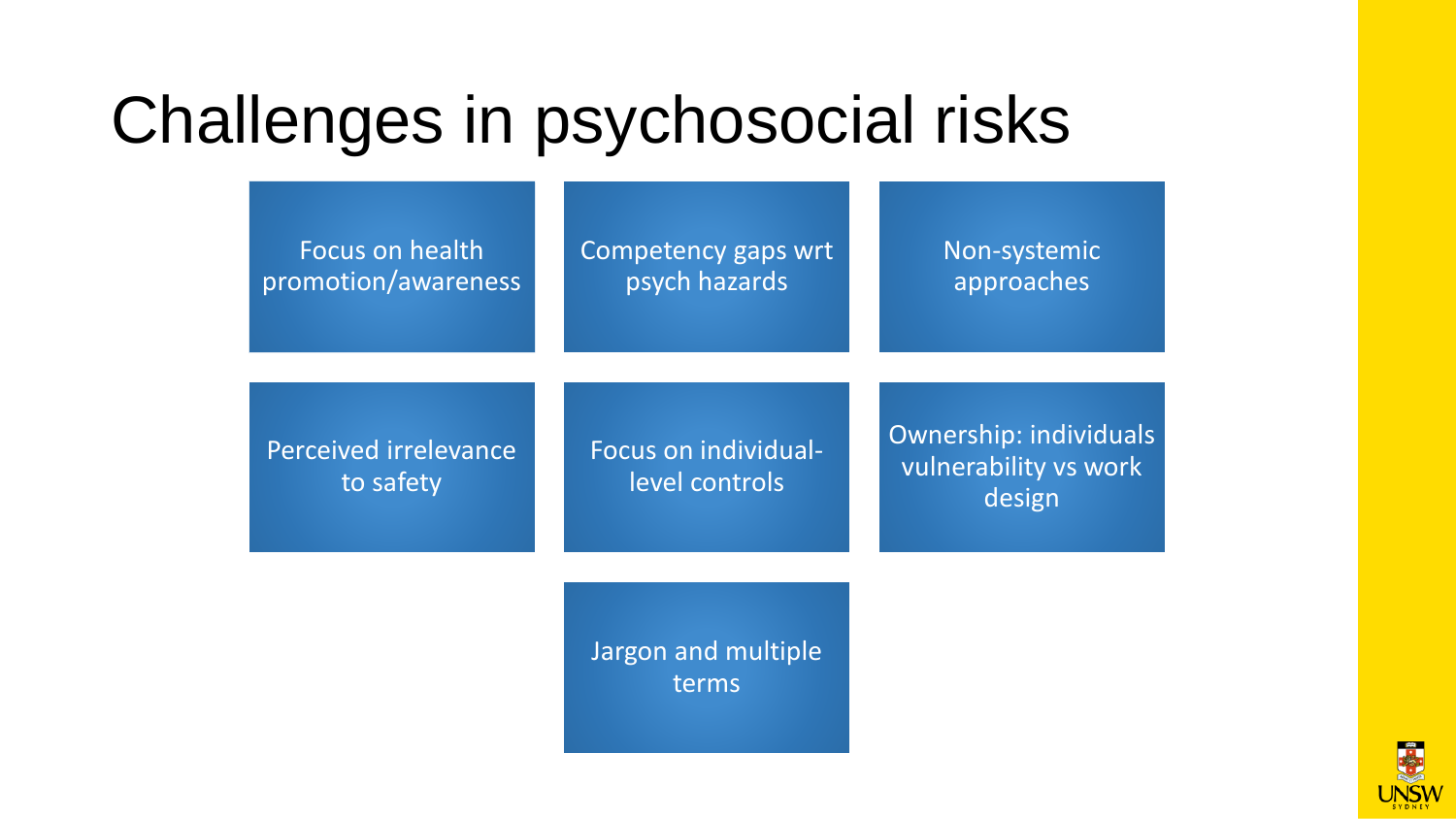# 2. Important guidance

- Examples of hazards (Clause 6)
- Examples of risk controls (Clause 8)
- Identification/explanation of elements of an OHSMS that bear on psychosocial risk
	- eg. internal and external context (Clause 4);
	- communication and competence (Clause 7);
	- procurement (Clause 8)
- Identification of the interaction between different types of hazards (Clause 6)
	- eg. hazardous manual tasks, other hazards

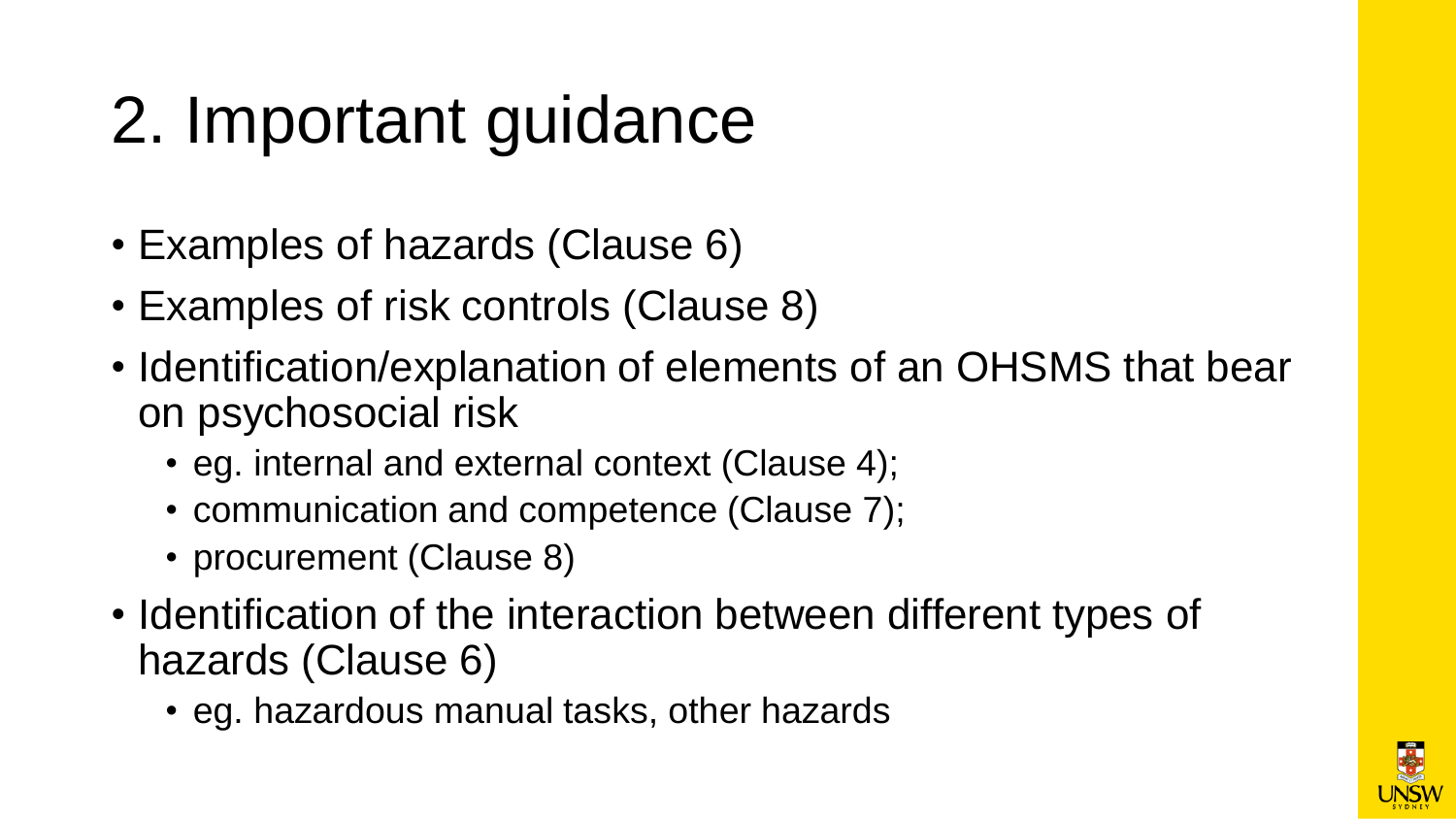# 3. Symbolic value





Organisations: Here's what we should do

Workers: Here's what we should expect

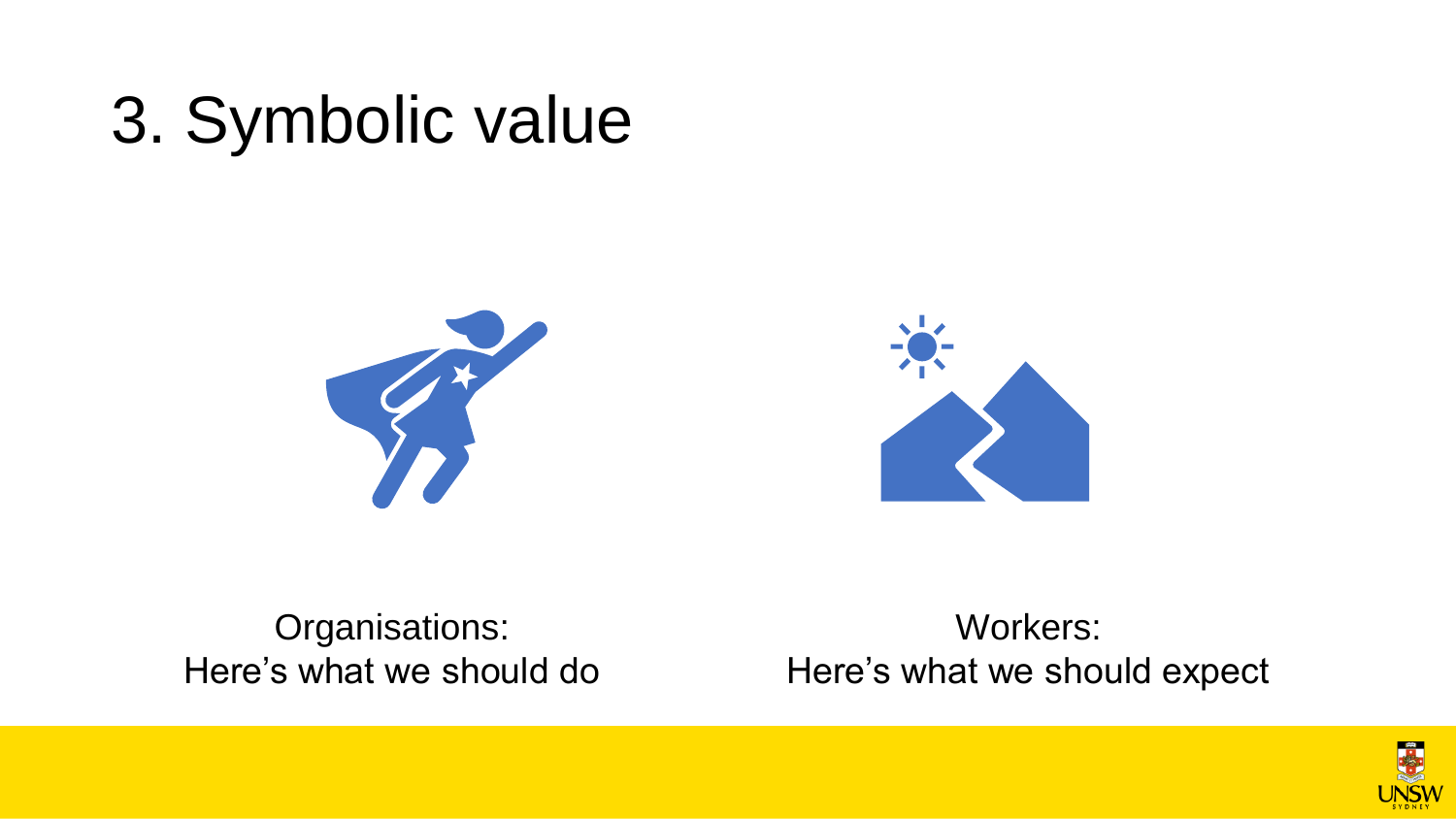# 4. Readiness

- Readiness for this document has been building for a long time, due to the sustained effort of many
- Broader public awareness of work and non-work issues, and major social movements (eg. regarding sexual harassment)
- Multiple pieces of work converging
	- legislative reviews, inquiries, guidance, codes of practice, position papers, standards in particular jurisdictions, research, advocacy, injury and compensation data, media coverage
- COVID-19 has drawn even more attention to psychological health at work (WHO, 2020; Godderis & Luyten, 2020; Caponecchia & Mayand, 2020; Tan et al., 2020; Holmes et al., 2020).